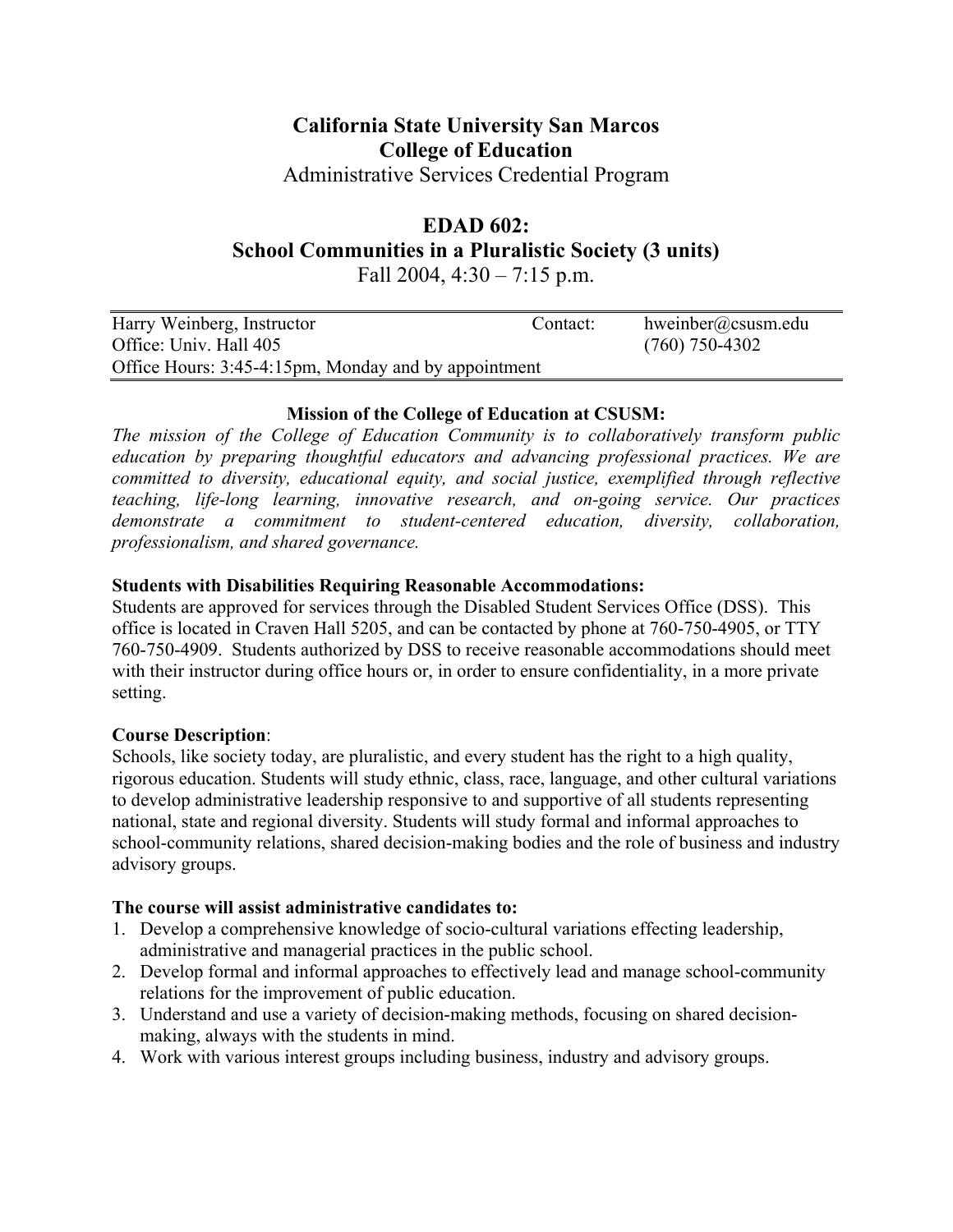# **Course Objectives**:

Upon completion of the course, the candidate will know, understand, and have practice in effective leadership practices regarding:

- ♦ Community-school relations
- $\bullet$  Principles of public relations
- ♦ Community relations and interactions with diverse racial-ethnic, socioeconomic, political and occupational individuals and groups
- ♦ Concepts, policies and procedures ensuring access and equity for all students to high quality education, with evaluation and integrated services
- ♦ Techniques and procedures for working with community agencies, school site councils and other quasi-governing bodies
- ♦ Communication modes, models, policies and effects
- ♦ Means of identifying and working with community influence groups
- ♦ The role of the school, parents and other care-givers, and the community in the educational process
- ♦ Uses of technology relating to school communities

# **Teaching/ Learning Philosophy**:

Effective learning uses all modalities. As such, we will be teachers, students and mentors. We will use a variety of approaches including reading, reflection, discussion, simulation, and case studies. Each class member must be committed to active participation and to ensuring the engagement of all class members.

# **Required Reading:**

- ♦ School Leadership & Administration, Petra E. Snowden & Richard A. Gorton, McGraw-Hill.
- ♦ The School and Community Relations, Don Bagin & Donald Gallagher, Allyn & Bacon, 8th edition.

# **Attendance Policy of the College of Education:**

Due to the dynamic and interactive nature of this course, you are expected to attend all classes and participate actively. At a minimum, you must attend more than 80% of class time, or may not receive a passing grade for the course at the discretion of the instructor. If, for any reasons, you miss two class sessions or are late (or leave early) more than three sessions, you cannot receive a grade of "A". If you miss three class sessions, your highest possible grade is a "C+". Should you have extenuating circumstances, contact the instructor as soon as possible to make appropriate arrangements.

#### **Writing:**

In keeping with All-University Writing Requirement, all courses must have a writing component of at least 2,500 words (approximately 10 pages) which can be administered in a variety of ways.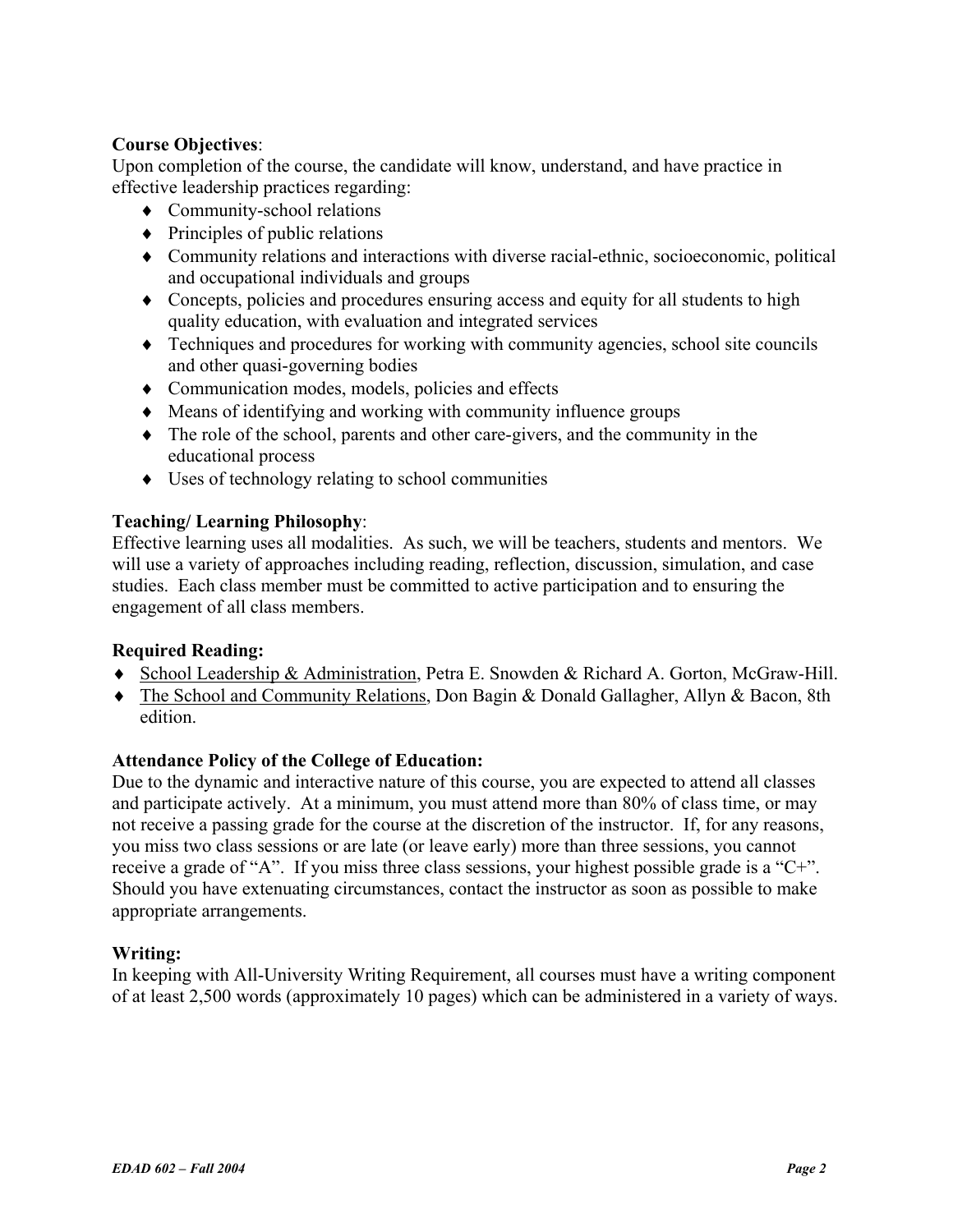**Grading Policy**: The following are expectations of every student:

- $\checkmark$  Active participation in class discussions/activities.
- $\checkmark$  On time completion of all course requirements assignments.
- $\checkmark$  Demonstration of learning, thinking, stretching, listening, reflecting.
- $\checkmark$  A high level of scholarship is expected of all students; only graduate level quality work will be accepted.
- $\checkmark$  If you meet the above expectations at a level commensurate with graduate quality, you will receive a grade of "A".
- $\checkmark$  All assignments must be completed and at a high level for an "A".
- $\checkmark$  A grade of "B" is an honorable, acceptable grade in the program.
- $\checkmark$  Late work is marked down one grade for each week it is late; there are no make up assignments for missed classes.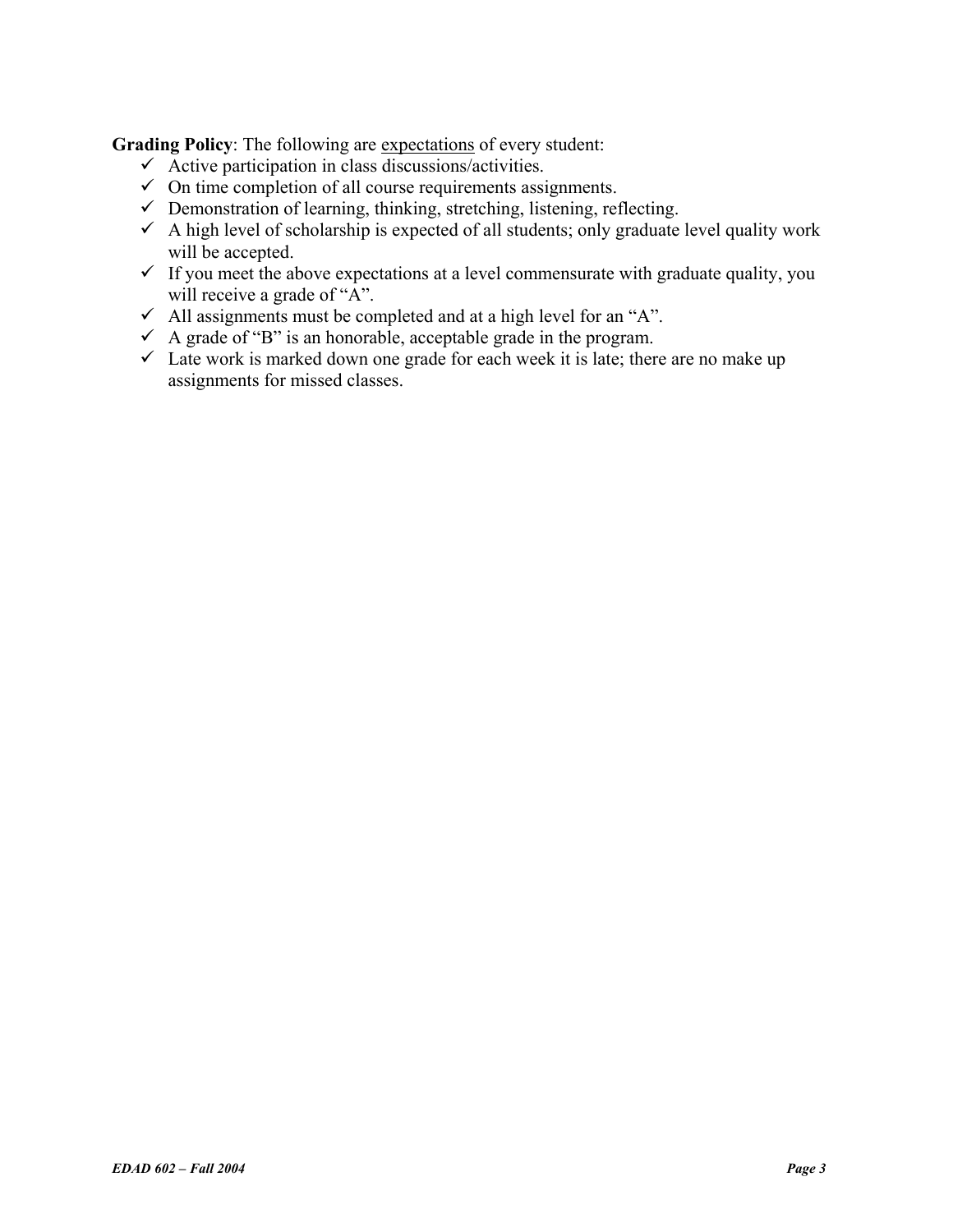# **EDAD 602 – Fall 2004 Class Schedule and Assignment due dates**  *TENTATIVE*

| Class 1  | August 30    | Overview of Course and "Why I want to be an Administrator"                                                     |  |
|----------|--------------|----------------------------------------------------------------------------------------------------------------|--|
| Class 2  | September 13 | Readings, Role of Public Education in a Pluralistic Society,<br>Introduction of Case Study Method, Read, Bagin |  |
| Class 3  | September 20 | Readings, Understanding the Organizations of School Districts,<br>Select Book for Report, Bagin                |  |
| Class 4  | September 27 | Readings, Video Presentation, Begin Book Reports                                                               |  |
| Class 5  | October 4    | Readings, Communicating With Internal Publics, Book Reports,<br>Bagin                                          |  |
| Class 6  | October 11   | Collective Bargaining, Dealing with Pressure Groups, Assign<br>Case Study, Book Reports                        |  |
| Class 7  | October 18   | Board meeting attendance                                                                                       |  |
| Class 8  | October 25   | Reading, Communicating with External Public in a Diverse<br>Society, Book Reports, Bagin                       |  |
| Class 9  | November 1   | Readings, Video Presentation, Board Meeting Report Due, Book<br>Reports                                        |  |
| Class 10 | November 8   | Readings, Working with the Media—Guest Speaker                                                                 |  |
| Class 11 | November 15  | Readings, Conducting Campaigns, Press Releases, Book Reports,<br>Bagin                                         |  |
| Class 12 | November 22  | Readings, Dealing with Test Scores and Accountability, Book<br>Reports                                         |  |
| Class 13 | November 29  | Readings, Building Coalitions, Becoming Part of the Power<br>Structure, Book Reports                           |  |
| Class 14 | December 6   | Leadership Presentation                                                                                        |  |
| Class 15 | December 13  | Final Exercise, Course Wrap up                                                                                 |  |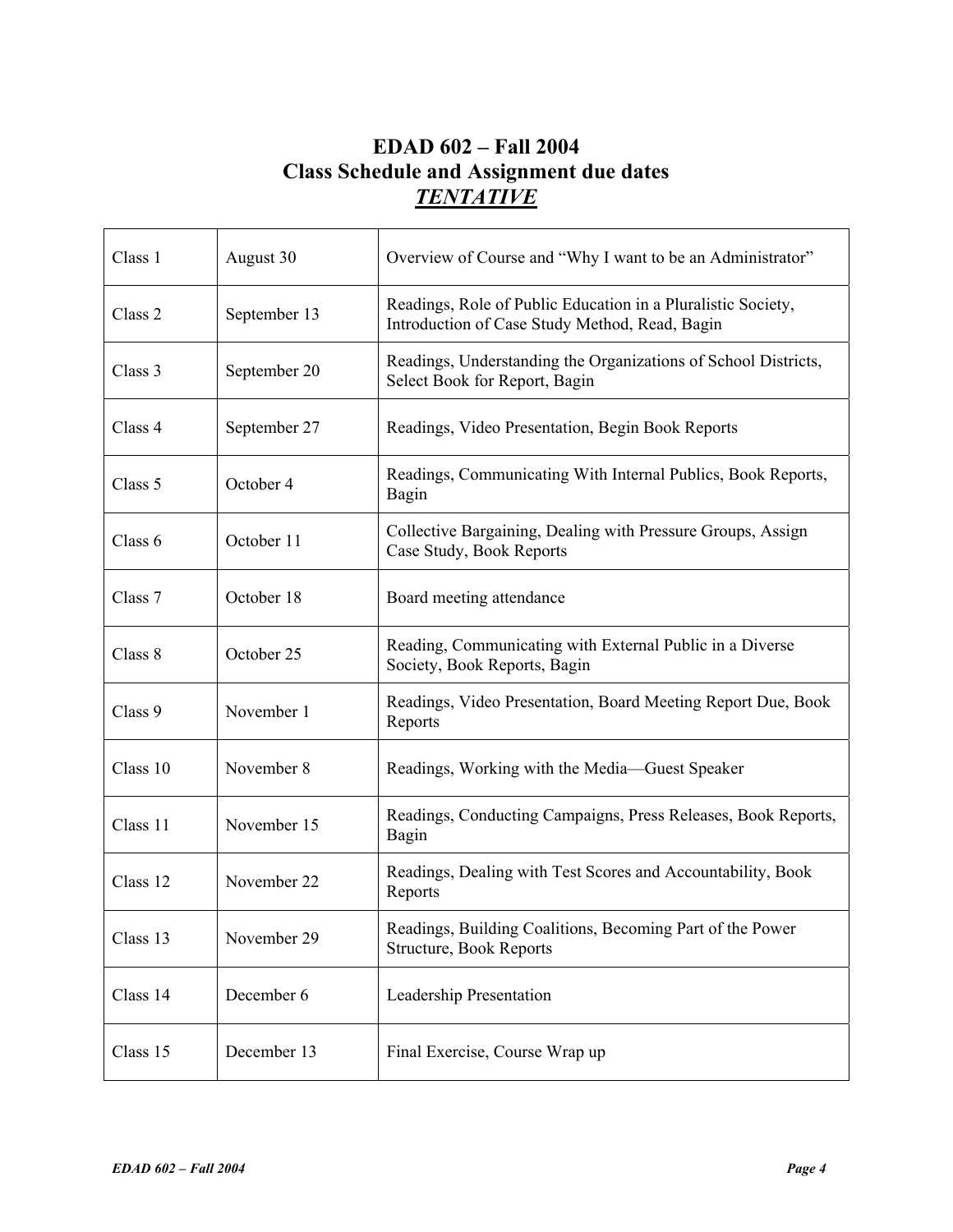# **Guidelines for 602 Assignments**

### **A. Report on Board Meeting**

- ♦ You can attend any Board meeting in any district, however it could be helpful to attend a Board meeting in a district you serve unless you do so regularly. Then I recommend you attend a meeting in another district for comparison.
- ♦ Attend for a minimum of 2 hours so you can several aspects of the meeting. Make every effort to be at the beginning of the meeting to observe any protocols among the elected officials, and between the board and staff.
- ♦ Look for and write your observations:
	- $\triangleright$  A brief description of the meeting.
	- $\triangleright$  Communications skills of Board members, superintendent and any staff who speaks.
	- $\triangleright$  Leadership skills by whoever is running the meeting (president or chair), other board members, the superintendent and the staff.
	- $\triangleright$  Note the involvement by the staff Is it active or passive? Do staff members other than the superintendent participate? If so, who calls on them and what do they say?
	- $\triangleright$  Who is in the audience? Are any members of the audience involved? If so, how?
	- $\triangleright$  What is the overall tenor of the meeting?
	- $\triangleright$  What actions are taken?
	- $\triangleright$  Any other observations you notice pro or con or just an observation.
	- $\triangleright$  What questions do you have about the process, the people, the actions, etc.
	- $\triangleright$  Write up your observations using either narrative or bullet format.

#### **B. Book Review and Oral Report**

You will prepare a written book review to turn in to the instructor and give to each member of the class, and also give an oral report to the class.

**Written Report**: These are the guidelines used for reviewers of AASA (American Association of School Administrators) book reviews  $(\#1 - 6)$ , supplemented with a note) and  $# 7 - 9$  for this course.

1. AASA's purpose is to give readers guidance in spending their money and committing their time. AASA provides the book reviews as a consumer service.

**{Please note**: In addition to thinking about your book in this way, your purpose is also to glean key learnings you can share with the members of this class. What is in your book that could be helpful to administrators as they deal with various issues? That is, could they benefit by reading this book and for what purpose.**}**

- 2. Reviews should be written clearly (i.e., without jargon), concisely and cogently. Provide a critique of the book's merits, but please do not offer a chapter-by-chapter rundown of contents. If the book would or would not be particularly helpful in the hands of a superintendent, central office or site administrator, say so. And please do not use this hackneyed phrase: This book is a must-read.
- 3. Limit your review to no more than 2 pages double-spaced (that's 6-8 paragraphs). Use 12-point font.